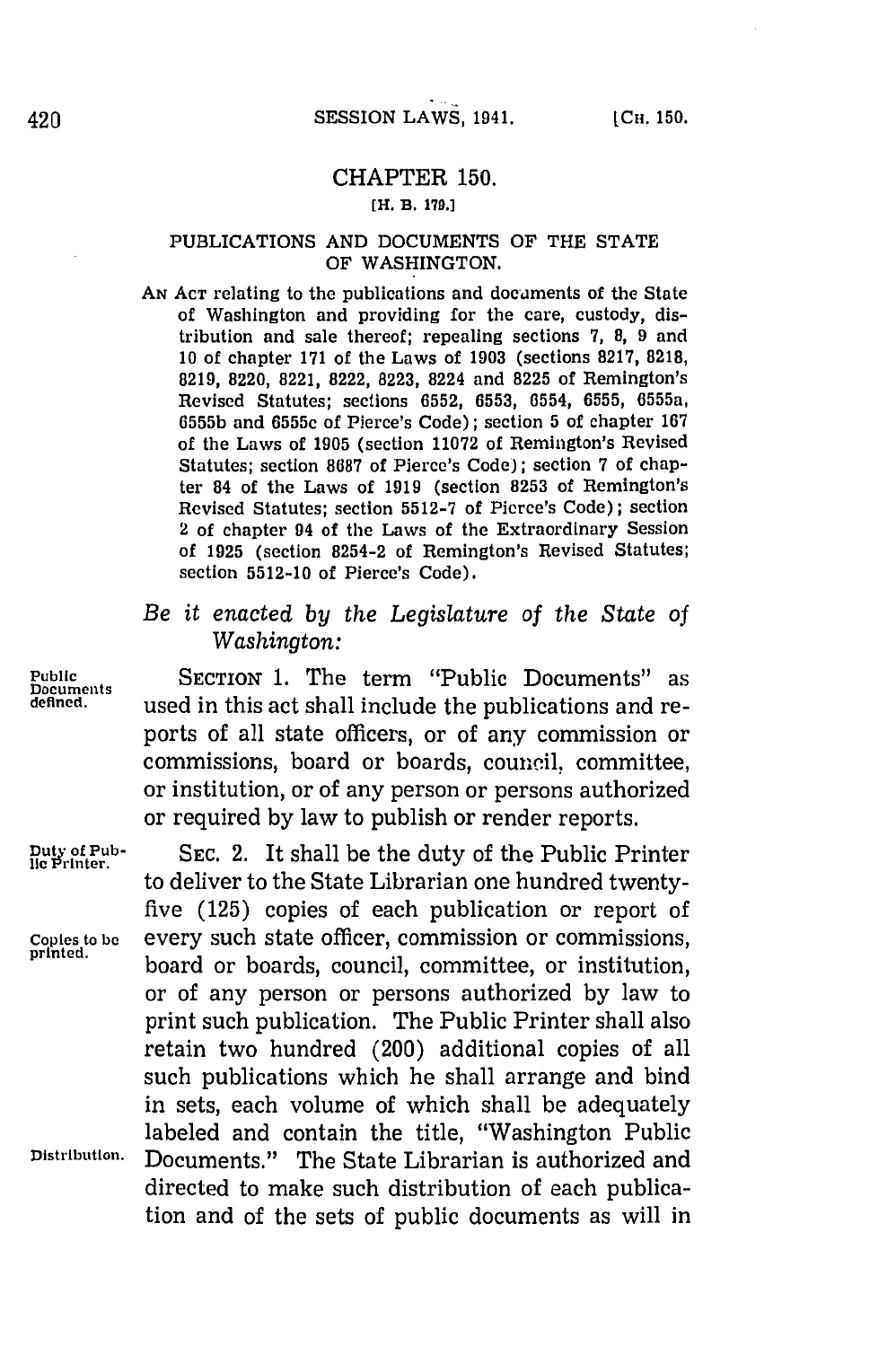his judgment be most informative and beneficial to the state officers and public generally. The State May exchange. Librarian is also authorized to make such exchanges thereof, within and without the state, as to him seems fit and proper.

Every state publication, not printed **by** the Pub- **Other state** lic Printer, whether in printed or mimeographed form, shall be deposited in triplicate with the State Library.

**SEC. 3.** The State Law Librarian shall receive **Session Laws.** from the Public Printer, whose duty it shall be to deliver to him, all bound volumes of the Session Laws, and the House and Senate Journals as the **Legislative** same are published. He shall also receive from the publisher of the Supreme Court Reports of the State of Washington such copies as are purchased **by** the Supreme Court for the use of the state.

SEC.  $\overline{4}$ . Session Laws shall be distributed, sold  $\overline{B}_{SSs}^{Distribution}$ **Laws.** and/or exchanged **by** the State Law Librarian as **follows:**

(a) Copies shall be given as follows: One to Given to bublic to the state of the United States Senator and Representative in officials. each United States Senator and Representative in Congress from this state; six to the Library of Con- Enumerated. gress; one to each United States executive department as defined **by** section **1,** title **5,** of the United States Code; three to the United States Supreme Court Library; three to the Library of the Circuit Court of Appeals of the Ninth Circuit; one to each United States District Court room within this state; one to each office and branch office of the United States District Attorneys in this state; one to each state official whose office is created **by** the Constitution; one to the Judge Advocate's office at Fort Lewis; one to each member of the Legislature, Session Law Indexer, Secretary and Assistant Secretary of the Senate, Chief Clerk and the Assistant Chief Clerk of the House of Representatives, the Minute Clerk and Sergeant-at-Arms of the two branches of the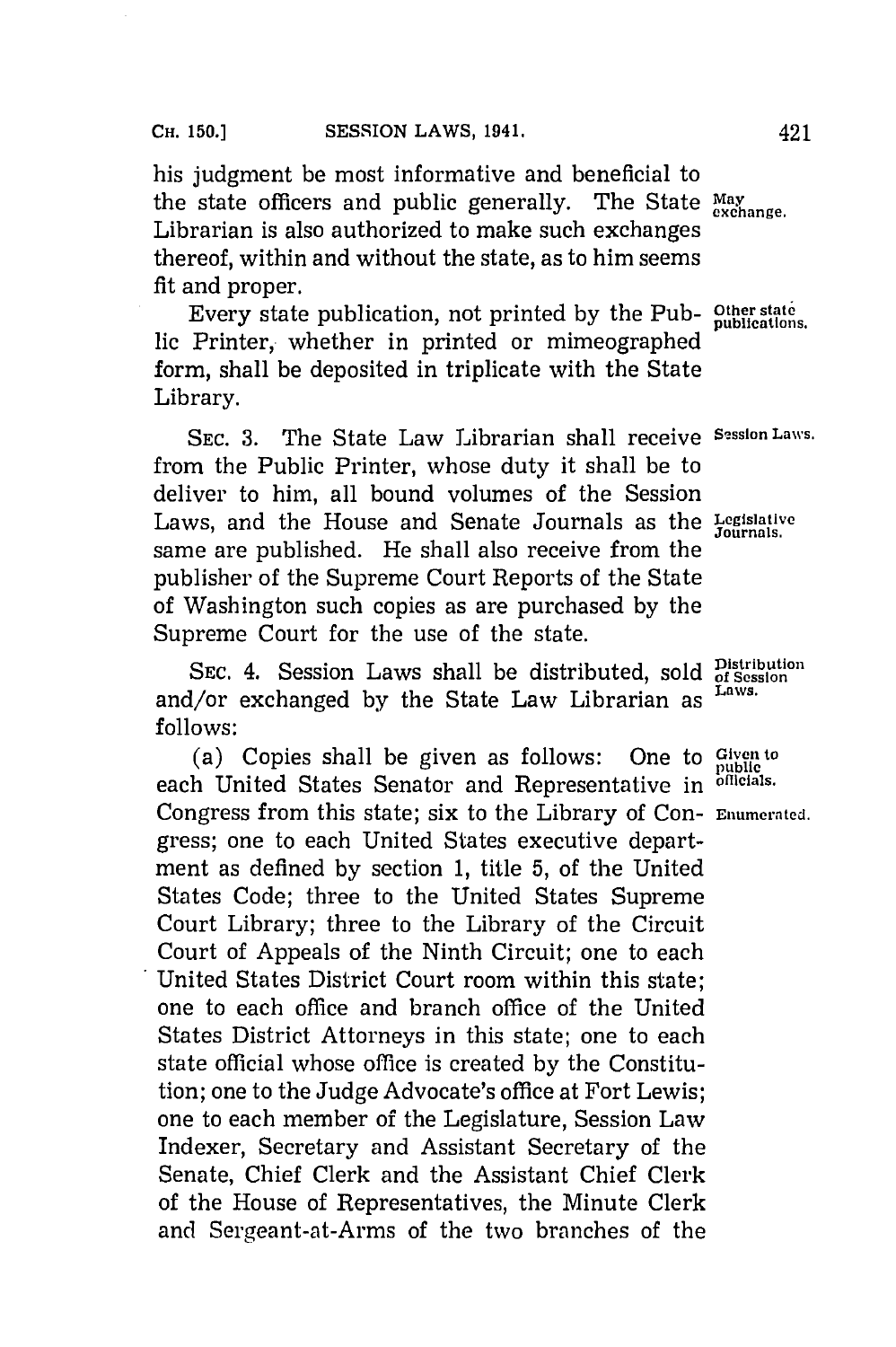Legislature of the sessions of which they occupied the offices and positions mentioned; one copy each to the Olympia representatives of the Associated Press and the United Press; and two copies to the Law Library of Gonzaga University Law School.

Law Library of Gonzaga University Law School.<br>Distribution (b) Copies, for official use only, shall be dis **offcials.** tributed as follows: One to each state department and to each division thereof; one to each state official whose office is created **by** the Constitution, except the Governor who shall receive three copies; one each to the Adjutant General, the State Historical Society, the State Bar Association, and to each state institution; one copy for each Assistant Attorney General who maintains his office in the Attorney General's suite, and one additional copy for his stenographer's room; one copy to each Prosecuting Attorney and one for each of his deputies.

**Courts.** Sufficient copies shall be furnished for the use **Libraries,** of the Supreme Court and the State Law Library as from time to time are needed. Eight copies shall be distributed to the University of Washington Law Library; one copy each to the offices of the President and the Board of Regents of the University of Washington, the Dean of the University of Washington **Schools.** School of Law, and to the University of Washington Library; one copy to the library of each of the colleges of education (formerly called the normal schools); one copy each to the President of the Washington State College and to the Washington State College Library. Six copies shall be sent to the King County Law Library, and one copy to each of the County Law Libraries organized pursuant to law in the counties of the first, second and third class; one copy to each Public Library in cities of the first class, and one copy to the municipal reference branch of the Seattle Public Library.

> At the convening of each session of the Legislature the State Law Librarian shall deliver to the Chief Clerk of the House of Representatives twenty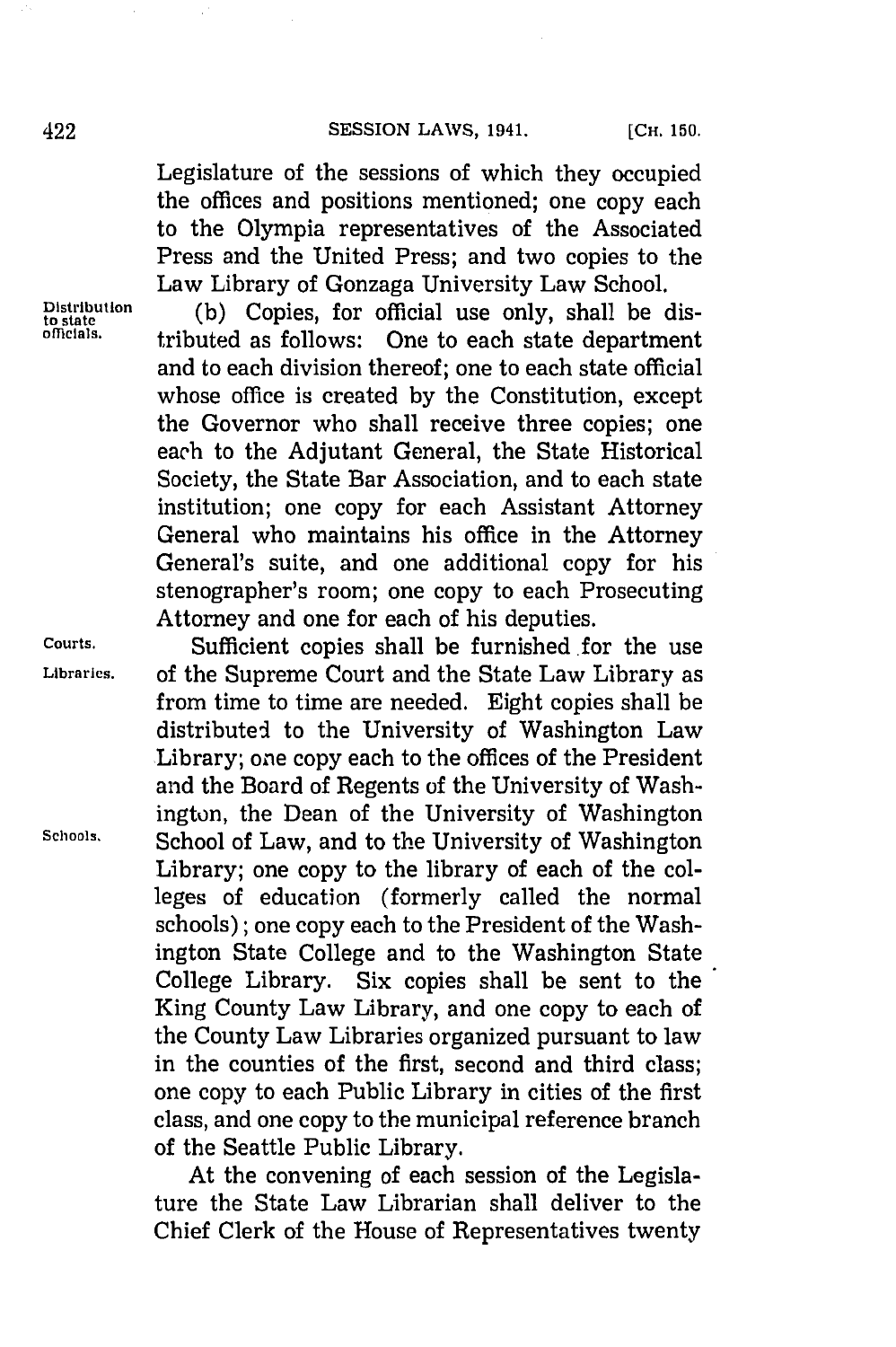copies, and to the Secretary of State, ten copies, of the laws of the preceding general session and of any intervening session for the use of the Legislators during the ensuing session but which shall be returned to the State Law Library at the expiration of the Legislative session.

It shall be the duty of each County Auditor bi- County ennially to submit to the State Law Librarian a list of county officers, including the Prosecuting Attorney and his regular full-time deputies and the Justices of the Peace and Superior Court rooms regularly used **by** a Justice of the Peace or Superior Court Judge, and the correct number of bound copies of the Session Laws necessary for the official use only of such officers and court rooms will be sent, transportation collect, to said County Auditor who shall be responsible for the distribution thereof to the county officials entitled to receive them.

**(c)** Surplus copies of the Session Laws shall be **Librarian to** sold and delivered **by** the State Law Librarian, in which case the price of the bound volumes shall be four dollars (\$4.00) each for those of the general Cost. sessions, and two dollars (\$2.00) each for those of the special sessions when separately bound. **All** moneys received from the sale of such bound volumes of Session Laws shall be paid into the State Treasury for the general fund.

**(d)** The State Law Librarian is authorized to **Exchange** exchange bound copies of the Session Laws for sim- **states.** ilar laws or legal materials of other states, territories and governments, and to make such other and further distribution of the bound volumes as in his judgment seems proper.

**SEC. 5.** The House and Senate Journals shall be **Legislative** distributed and/or sold by the State Law Librarian as follows:

(a) Sets shall be distributed as follows: One **Distribution.** set to each member of the Legislature, Secretary and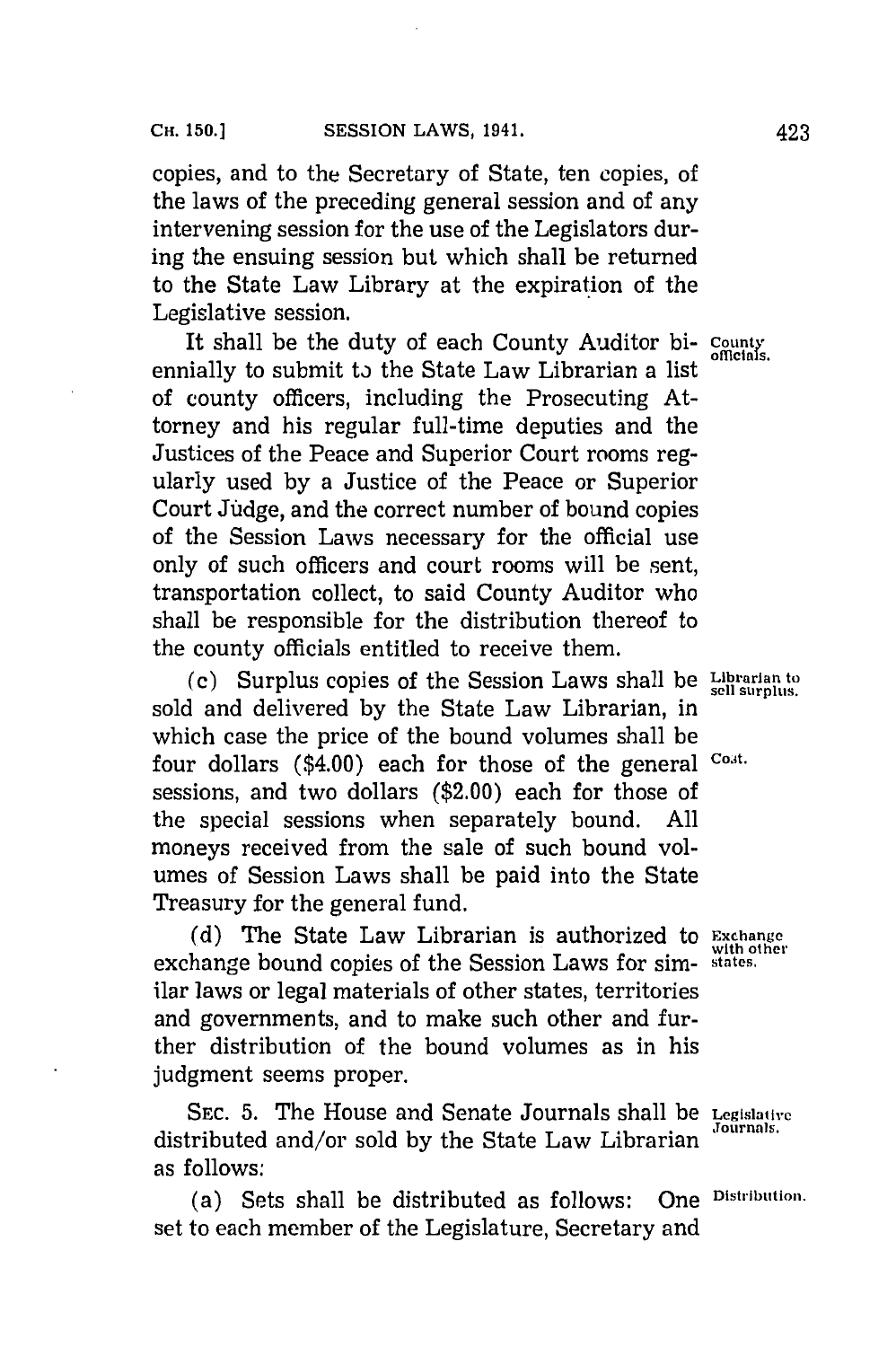State officials. Assistant Secretary of the Senate, Chief Clerk and Assistant to the Chief Clerk of the House of Representatives, and to each Minute Clerk and Sergeantat-Arms of the two branches of the Legislature of which they occupy the offices and positions mentioned. One to each official whose office is created **by** the Constitution, and one to each state department director; three copies to the University of **Libraries.** Washington Law Library; two copies to the University of Washington Library; one to the King County Law Library; one to the Washington State College Library; one to the library of each of the Colleges of Education (formerly called the normal schools); one to the Law Library of Gonzaga University Law School; and one to each free public library in the state which requests it.

**Legislators. (b) A** set of the House and Senate Journals of the preceding general session, and of any intervening special session, shall be placed on the desk **of** each Legislator for his use during the ensuing session, which shall be returned to the State Law Library at the expiration of the legislative session; and sufficient sets shall be retained for the use of the State Law Library.

**Sale of** (c) Surplus sets of the House and Senate Journals shall be sold and delivered by the State Law Li-**Cost.** brarian, in which case the price shall be fifteen dollars **(\$15.00)** for those of the general sessions, and ten dollars **(\$10.00)** for those of the special sessions, when separately bound, and the proceeds therefrom shall be paid to the State Treasurer for the general fund.

rund.<br>Exchange (d) The State Law Librarian is authorized Exchange (d) The State Law Librarian is authorized to<br>
states.<br> **exchange copies of the House and Senate Journals** for similar journals of other states, territories, and/or governments, or for other legal materials, and to make such other and further distribution of them as in his judgment seems proper.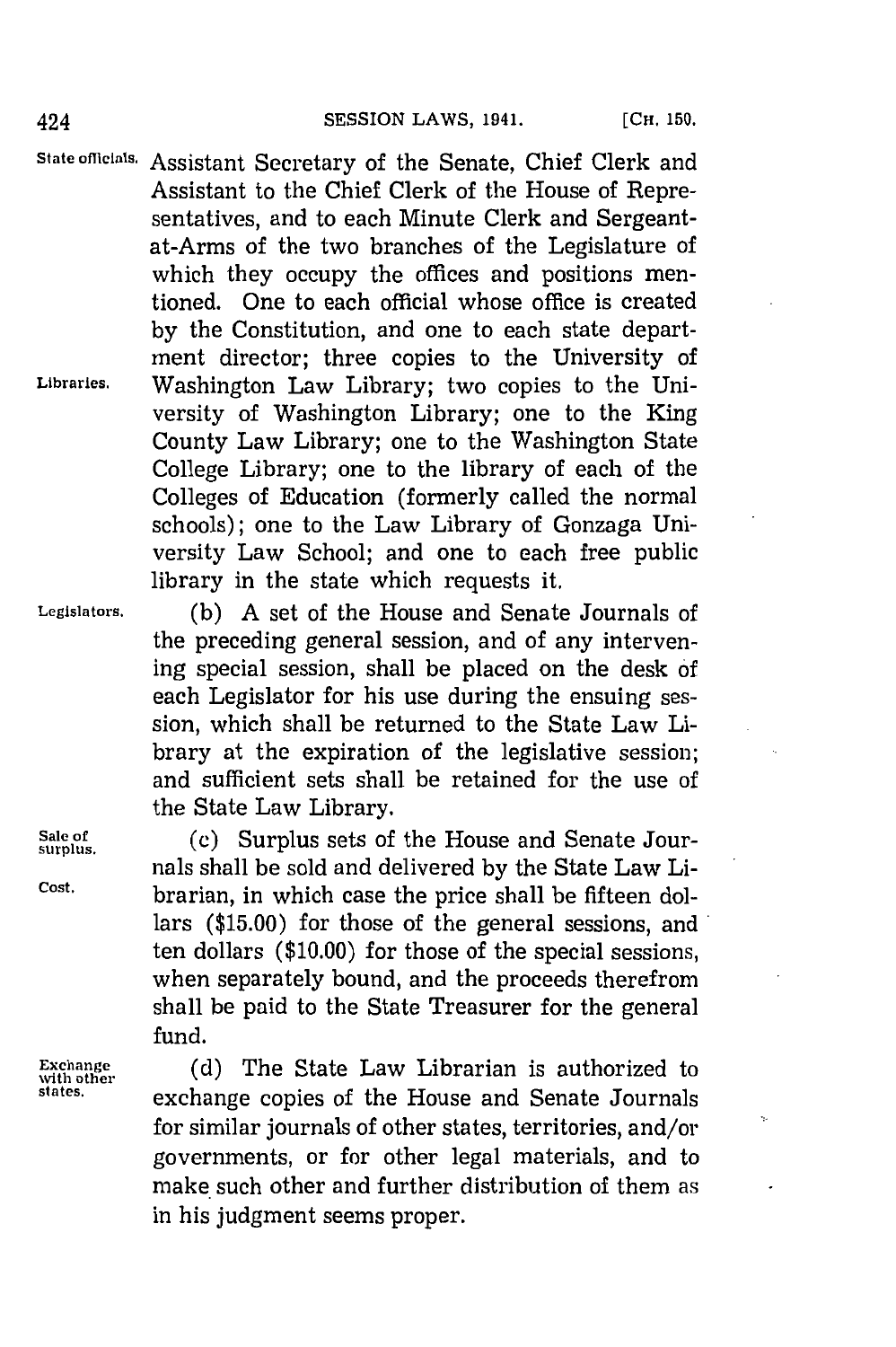**SEC. 6. The Supreme Court Reports shall be dis- Distribution**<br>and by the State Law Librarian as follows: Court reports tributed by the State Law Librarian as follows:

(a) Each Supreme Court Judge is entitled to **Supreme** receive one copy of each volume containing an opinion signed **by** him.

**(b)** The State Law Librarian shall retain forty- **Law Library.** five copies for the benefit of the State Law Library and the Supreme Court and its subsidiary offices; he *Court* and the Supreme Court and its subsidiary offices; he *Court* shall provide one copy each for the official use of the Attorney General and for each Assistant Attorney General maintaining his office in the Attorney General's suite; three copies for the office of Prosecuting Attorney, in class **A** counties; two'copies for such office in first class counties, and one copy for each other Prosecuting Attorney; one for each United States District Court room and every Superior Court room in this state if regularly used **by** a Judge of such courts; one copy for the use of each state department maintaining a separate office at the state capitol; one copy to the Division of Budget, and one copy to the Division of Inheritance Tax and Escheats; one copy each to the United States Supreme Court, to the United States District Attorney's offices at Seattle and Spokane, to the office of the United States Attorney General, the Library of the Circuit Court of Appeals of the Ninth Circuit, the Seattle Public Library, the Tacoma Public Library, the Spokane Public Library, the University of Washington Library, and the Washington State College Library; three copies to the Library of Congress; and, for educational purposes, twelve copies to the University of Washington Law Library and two copies to the Gonzaga University Law School Library; six copies to the King County Law Library; and one copy to each County Law Library organized pursuant to law in counties of the first, second and third class.

(c) The State Law Librarian is likewise au- **Exchange** thorized to exchange copies of the Supreme Court **states.**